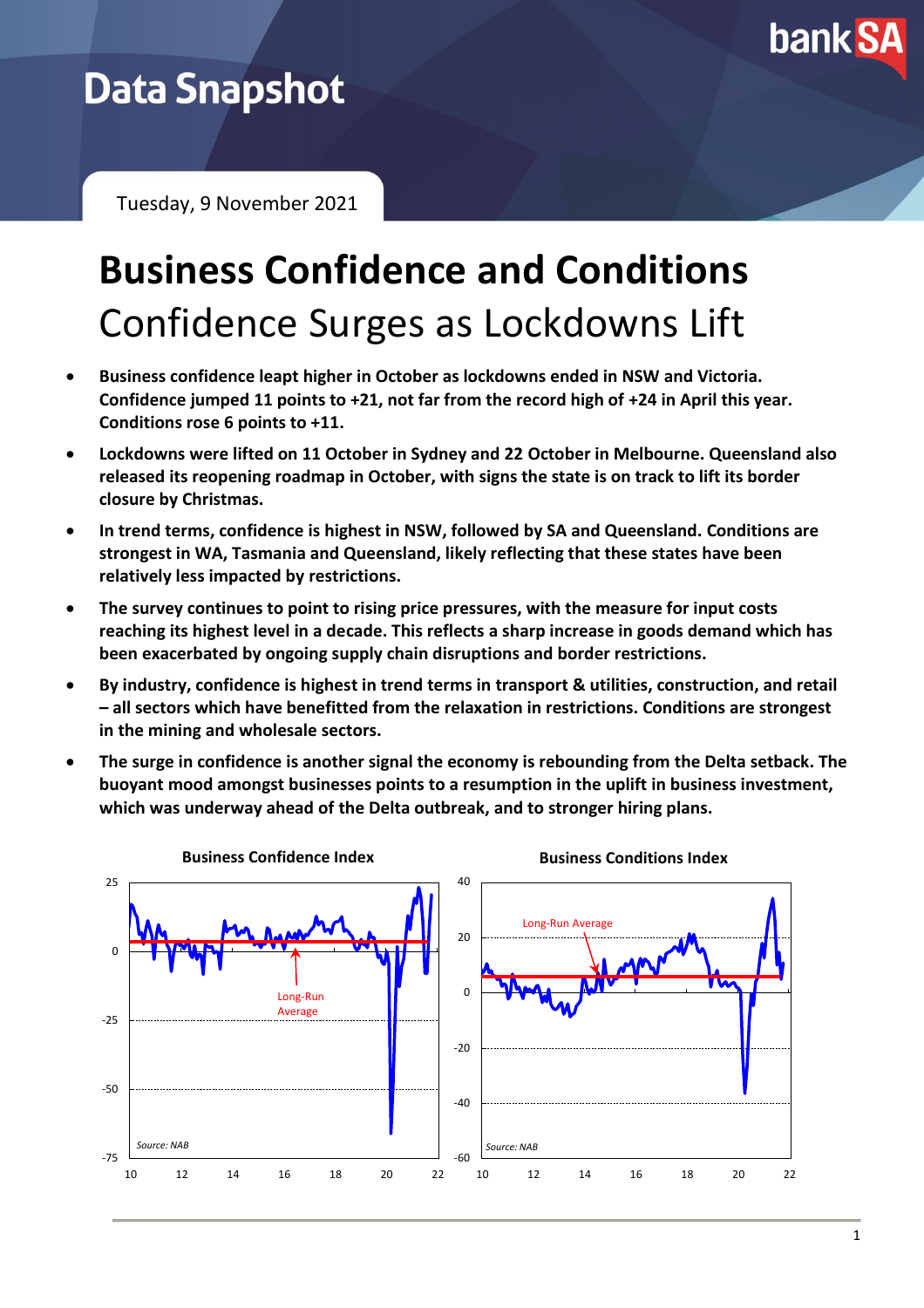Business confidence surged in October as lockdowns ended in NSW and Victoria.

Confidence leapt 11 points to +21, not far from the record high of 24 in April this year. This follows a strong bounce in September. Confidence has now jumped from -8 to +21 over the past two months. This is a very strong result, which suggests businesses are optimistic about the recovery. It is good news for the outlook for business investment and jobs.

The improvement in conditions was more measured, rising 6 points to +11. The rebound in conditions was led by a strong recovery in NSW (up 21 points), as the state came out of lockdown early in the month. However, conditions in Victoria were still weak as lockdowns were lifted towards the end of October. Trailing restrictions also likely continued to weigh on business conditions. Regardless, this result is above the long-run average.

Lockdowns were lifted on 11 October in Sydney and 22 October in Melbourne. Queensland also released its reopening roadmap in October, with signs the state is on track to lift its interstate border closure by Christmas.

The rebound in confidence was led by Victoria, as businesses anticipated the end of lockdowns. The actual easing of restrictions in Victoria was only partly captured this month because of the timing of the survey. In trend terms, confidence is highest in NSW, followed by SA and Queensland, and is positive across all states.

All three sub-components of the conditions index rose – trading, profitability and employment. In trend terms, conditions are strongest in WA, Tasmania and Queensland, likely reflecting that these states have been relatively less impacted by restrictions.

The survey continues to point to rising price pressures, with the measure for input costs reaching its highest level in a decade. Price pressures have been underpinned by a sharp increase in goods demand during the pandemic and exacerbated by ongoing supply chain disruptions and border restrictions. Supply bottlenecks are likely to persist for some time yet, although the rebalancing in consumption away from goods and back towards services as pandemic restrictions ease across the globe may help to alleviate some of the pressure.

By industry, confidence is highest in trend terms in transport & utilities, construction, and retail all sectors which have benefitted from the relaxation in restrictions. Conditions are strongest in mining, wholesale, and finance, property & business. Conditions were weakest and negative in recreation & personal services as lingering restrictions continued to hamper the sector.

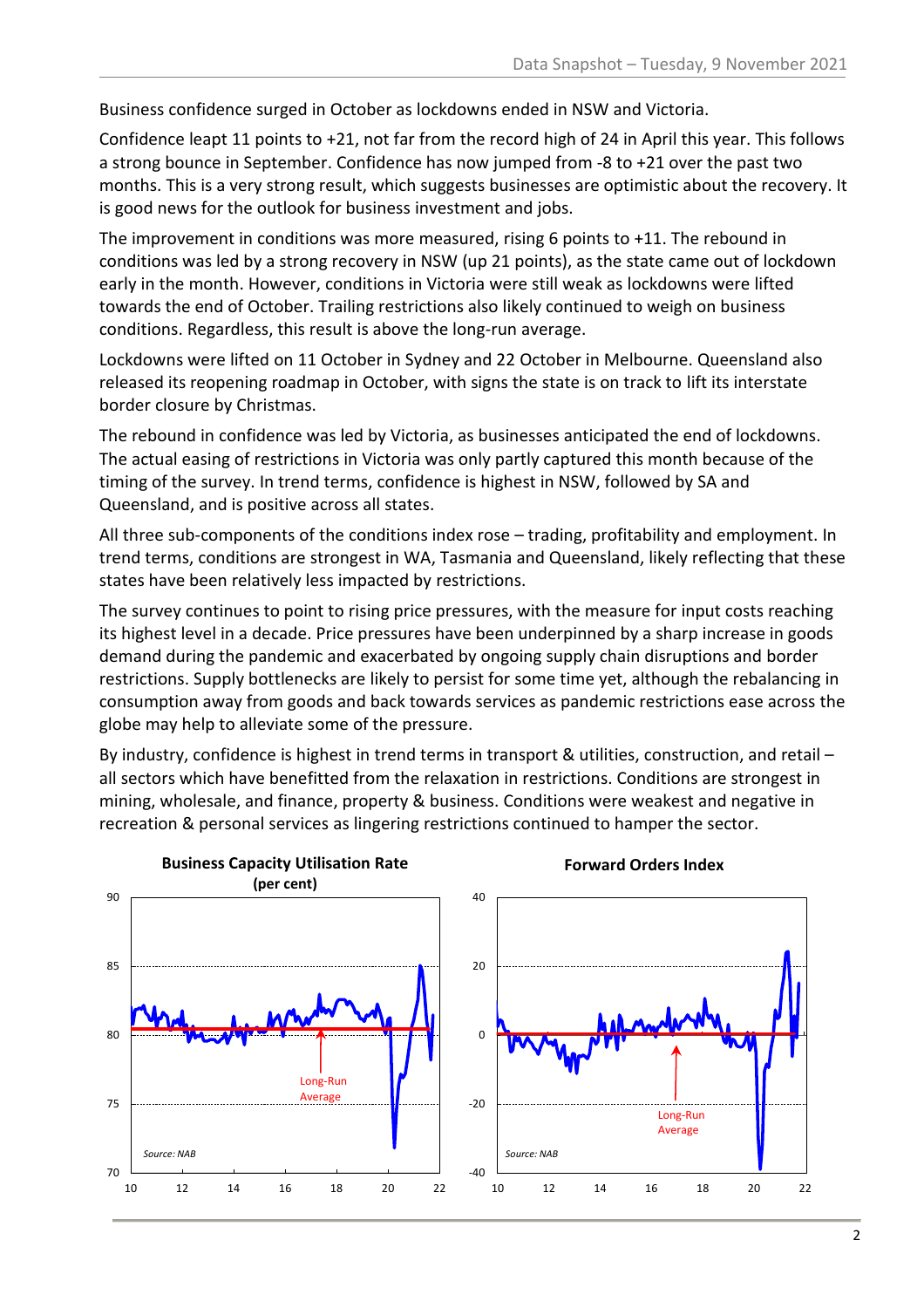Forward looking indicators also improved markedly in October. Capacity utilisation jumped from 78.2% to 81.5%, taking it back above the long-run average. Higher capacity utilisation is associated with increases in capital expenditure and employment. It can also be an indicator of a rise in inflationary pressure. Forward orders also increased sharply, pointing to a solid pipeline of work.

## **Outlook**

The surge in confidence in October is yet another signal that the economy is rebounding from the Delta setback. Similarly, consumer confidence is elevated and partial indicators of consumer spending point to a sharp recovery in spending as pent-up demand is unleashed.

The buoyant mood amongst businesses points to a resumption in the uplift in business investment which was underway ahead of the Delta outbreak. Generous government tax incentives to encourage investment will remain in place until mid-2023 and are providing further support.

It is also a positive sign for the jobs market, where vacancies remain very high. The Reserve Bank has noted businesses were hiring in anticipation of lockdowns ending. And today's data are another sign employment looks set to bounce back.

> **Matthew Bunny, Economist** Ph: (02) 8254 0023